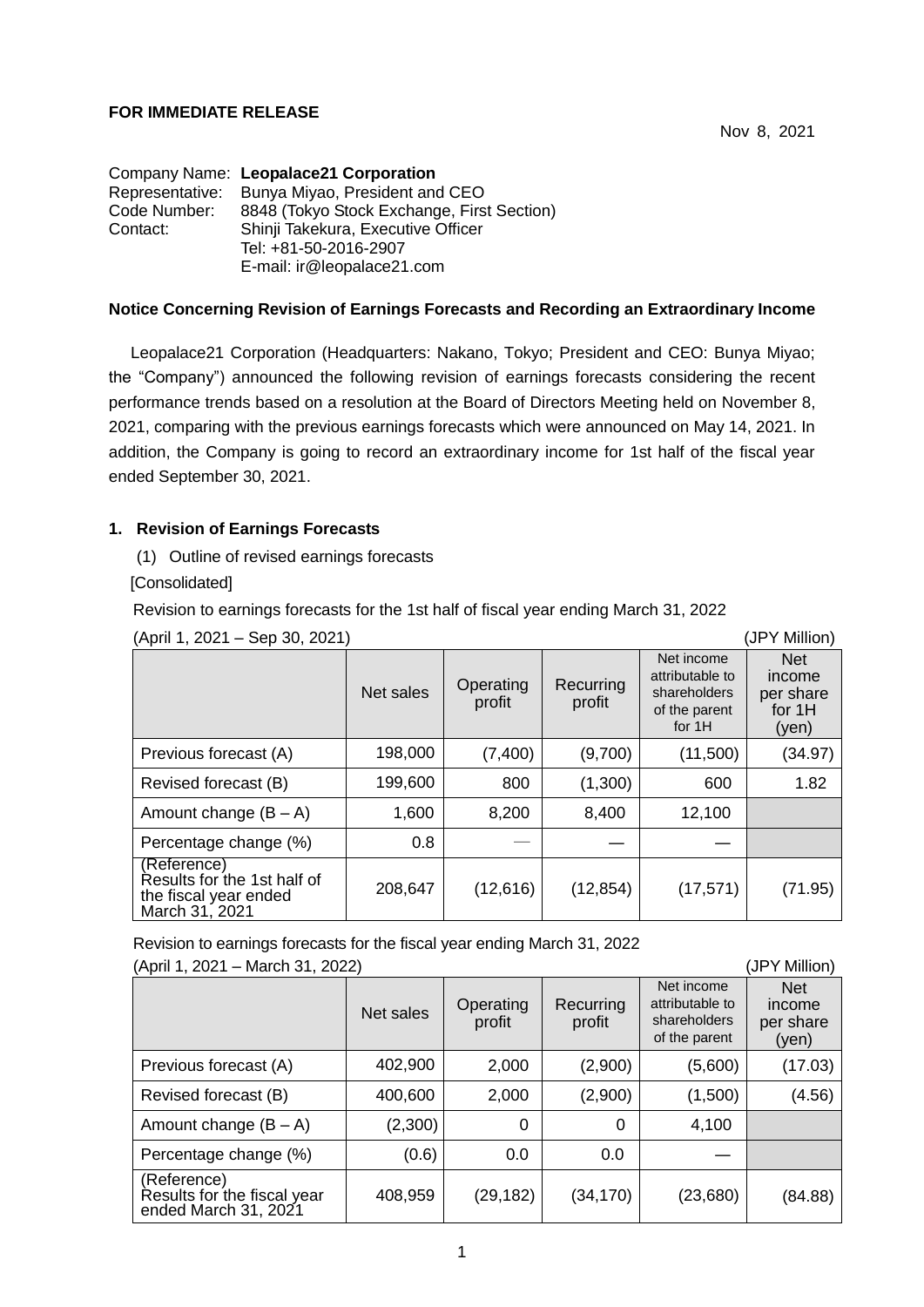#### [Non-consolidated]

Revision to earnings forecasts for the 1st half of fiscal year ending March 31, 2022

| (April 1, 2021 – Sep 30, 2021)                                                        |           |                     |                      | (JPY Million)                              |
|---------------------------------------------------------------------------------------|-----------|---------------------|----------------------|--------------------------------------------|
|                                                                                       | Net sales | Recurring<br>profit | Net income<br>for 1H | Net income<br>per share for<br>1H<br>(yen) |
| Previous forecast (A)                                                                 | 190,300   | (9,900)             | (10,900)             | (33.15)                                    |
| Revised forecast (B)                                                                  | 192,200   | (1,700)             | 1,400                | 4.26                                       |
| Amount change $(B - A)$                                                               | 1,900     | 8,200               | 12,300               |                                            |
| Percentage change (%)                                                                 | 1.0       |                     |                      |                                            |
| (Reference)<br>Results for the 1st half of<br>the fiscal year ended<br>March 31, 2021 | 199,302   | (13, 249)           | (18,008)             | (73.73)                                    |

Revision to earnings forecasts for the fiscal year ending March 31, 2022

| (April 1, 2021 – March 31, 2022)                                   |           |                     |            | (JPY Million)                    |  |
|--------------------------------------------------------------------|-----------|---------------------|------------|----------------------------------|--|
|                                                                    | Net sales | Recurring<br>profit | Net income | Net income<br>per share<br>(yen) |  |
| Previous forecast (A)                                              | 387,300   | (2,900)             | (4,100)    | (12.47)                          |  |
| Revised forecast (B)                                               | 386,200   | (2,800)             | 300        | 0.91                             |  |
| Amount change $(B - A)$                                            | (1,100)   | 100                 | 4,400      |                                  |  |
| Percentage change (%)                                              | (0.3)     |                     |            |                                  |  |
| (Reference)<br>Results for the fiscal year<br>ended March 31, 2021 | 392,513   | (29,005)            | (18, 685)  | (66.97)                          |  |

(2) Reasons for Revision of Earnings Forecasts for 1st Half of Fiscal Year ending March 2022 The Company has been engaged in continued drastic structural reforms and efforts to increase the occupancy rates, in accordance with the profitability improvement plan announced on May 14, 2021.

The Company's continued cost-cutting measures across the board since the previous fiscal year have produced effective results and contributed to the reduction in cost of sales by JPY 3.1 billion due mainly to the reversal of provision for apartment vacancy loss of JPY 2.5 billion and the reduction in SG&A expenses by JPY 3.6 billion, compared with the respective plans. The average occupancy rate of the Leasing Business exceeded the planned average occupancy rate by 0.21 points. The Company has revised the earnings forecasts because the respective measures in the profitability improvement plan produced larger results than the planned targets.

In addition, the Company reflected on the revision of 1st half earnings forecasts the recording of an extraordinary income which is detailed later.

(3) Reasons for Revision of Earnings Forecast for Fiscal Year ending March 2022 Whilst the Company expects the factors mentioned for the 1st half of the fiscal year to produce partially continued momentum for the rest of the fiscal year ending March 2022, the Company is cautious about continuing unit rent decrease and reducing revenues at